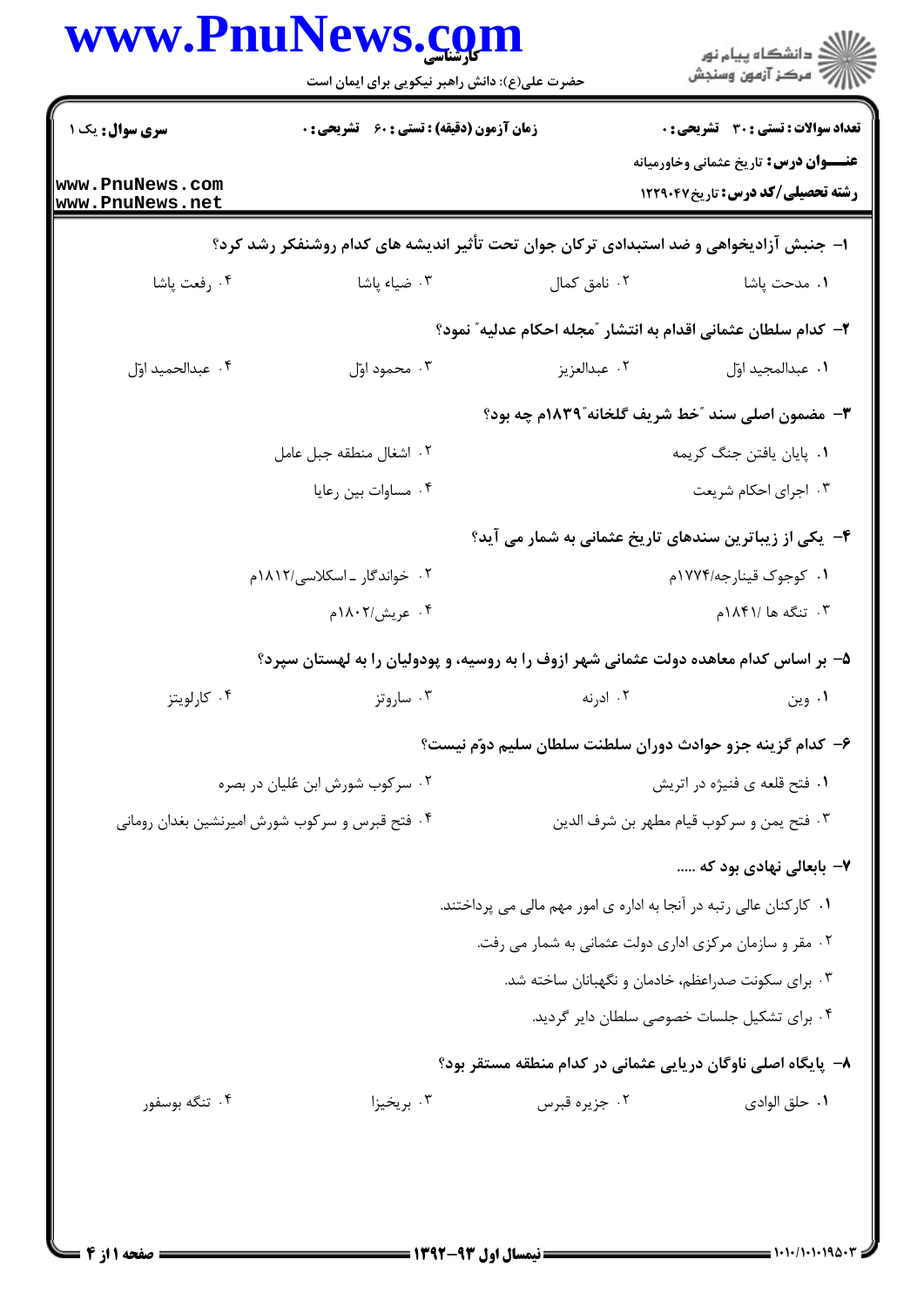## www.PnuNews.com

|                                           | www.PnuNews.com<br>حضرت علی(ع): دانش راهبر نیکویی برای ایمان است                    |                                                                                | ر<br>دانشڪاه پيام نور)<br>ا∛ مرڪز آزمون وسنڊش                                                |  |  |
|-------------------------------------------|-------------------------------------------------------------------------------------|--------------------------------------------------------------------------------|----------------------------------------------------------------------------------------------|--|--|
| <b>سری سوال : ۱ یک</b><br>www.PnuNews.com | زمان آزمون (دقیقه) : تستی : 60 ٪ تشریحی : 0                                         |                                                                                | <b>تعداد سوالات : تستی : 30 ٪ تشریحی : 0</b><br><b>عنـــوان درس:</b> تاریخ عثمانی وخاورمیانه |  |  |
| www.PnuNews.net                           |                                                                                     |                                                                                | رشته تحصیلی/کد درس: تاریخ ۱۲۲۹۰۴۷                                                            |  |  |
|                                           |                                                                                     | ۹–  کدام گزینه بیانگر مناسبات ممالیک با دولت عثمانی نیست؟                      |                                                                                              |  |  |
|                                           |                                                                                     | ۰۱ عدم حمایت قانصوه از سلطان سلیم در نبرد با شاه اسماعیل سبب سردی دو جانبه شد. |                                                                                              |  |  |
|                                           |                                                                                     | ۰۲ عدم موافقت ممالیک با انتقال خلافت عباسی به عثمانی ها عامل تیرگی روابط گشت.  |                                                                                              |  |  |
|                                           | ۰۳ پناه دادن به برخی از شورشیان دولت عثمانی از سوی ممالیک بر بحران روابط افزود.     |                                                                                |                                                                                              |  |  |
|                                           |                                                                                     | ۰۴ اختلاف ممالیک با دولت عثمانی بر سر تسلّط بر امیرنشین ذوالقدر بود.           |                                                                                              |  |  |
|                                           |                                                                                     |                                                                                | ∙ا− نبرد معروف ″ قوصوه″ را کدام سلطان عثمانی بر علیه صربها فرماندهی نمود؟                    |  |  |
| ۰۴ سلطان مراد چهارم                       | ۰۳ سلطان بايزيد اوّل                                                                | ٠٢ سلطان سليم اوّل                                                             | ٠١. سلطان محمد اوّل                                                                          |  |  |
|                                           |                                                                                     |                                                                                | <b>۱۱- نخستین وزیر در تاریخ دولت عثمانی چه کسی بود</b> ؟                                     |  |  |
| ۰۴ مراد بن عثمان                          | ۰۳ اورخان بن عثمان                                                                  | ۰۲ سلیمان بن عثمان                                                             | ٠١ علاءالدين بن عثمان                                                                        |  |  |
|                                           |                                                                                     |                                                                                | ۱۲– کدام عامل بیشترین تأثیر را در رشد و تحول امیرنشین عثمانی داشت؟                           |  |  |
|                                           | ۰۲ باورهای دینی آنان                                                                |                                                                                | ٠١. نظم اداري استوار                                                                         |  |  |
|                                           | ۰۴ بالا بودن روحیه ی نظامی گری                                                      |                                                                                | ۰۳ سکونت و استقرار در مرز                                                                    |  |  |
|                                           | ۱۳– پس از کدام حادثه عبدالحمید دوم فرمان تعطیلی نخستین پارلمان عثمانی را صادر نمود؟ |                                                                                |                                                                                              |  |  |
|                                           | ٠٢ انتشار جريده الحرية در لندن                                                      | ٠١ ديدار با سيدجمال الدين اسدآبادي                                             |                                                                                              |  |  |
|                                           | ۰۴ استيضاح سه تن از وزراء                                                           | ۰۳ اعلان جنگ از سوی روسیه                                                      |                                                                                              |  |  |
|                                           |                                                                                     |                                                                                | ۱۴– کدام گزینه جزو مفاد قرارداد سان استفانو۱۸۷۸م بین عثمانی و روسیه نبود؟                    |  |  |
|                                           |                                                                                     | ۰۱ اقدام بابعالی به اصلاح وضعیت مسیحیان در جزیره رودرس                         |                                                                                              |  |  |
|                                           |                                                                                     |                                                                                | ۰۲ باز بودن تنگه بوسفور و داردانل برای کشتی های روس                                          |  |  |
|                                           |                                                                                     |                                                                                | ۰۳ استقلال صربستان و سرزمین رومانی به طور کامل                                               |  |  |
|                                           |                                                                                     |                                                                                | ۰۴ پرداخت غرامت جنگی از سوی عثمانی به روسیه                                                  |  |  |
|                                           |                                                                                     |                                                                                | 1۵– ″ قهرمان ملّی″ لقب کدام یک از شخصیت های عثمانی است؟                                      |  |  |
| ۰۴ جمال پاشا                              | ۰۳ طلعت پاشا                                                                        | ۰۲ انور پاشا                                                                   | ۱. آتاتورک                                                                                   |  |  |
|                                           | ۱۶– نخستین تشکّل سیاسی که از میان ارتش بر علیه دولت عثمانی شکل گرفت، چه نام داشت؟   |                                                                                |                                                                                              |  |  |
|                                           | ٢.  جمعيهٔ الوطن والحريهٔ                                                           |                                                                                | ٠١. جمعية الشعبية العثمانية                                                                  |  |  |
|                                           | ۰۴ دستوریین                                                                         |                                                                                | ۰۳ جمعیت آزادی                                                                               |  |  |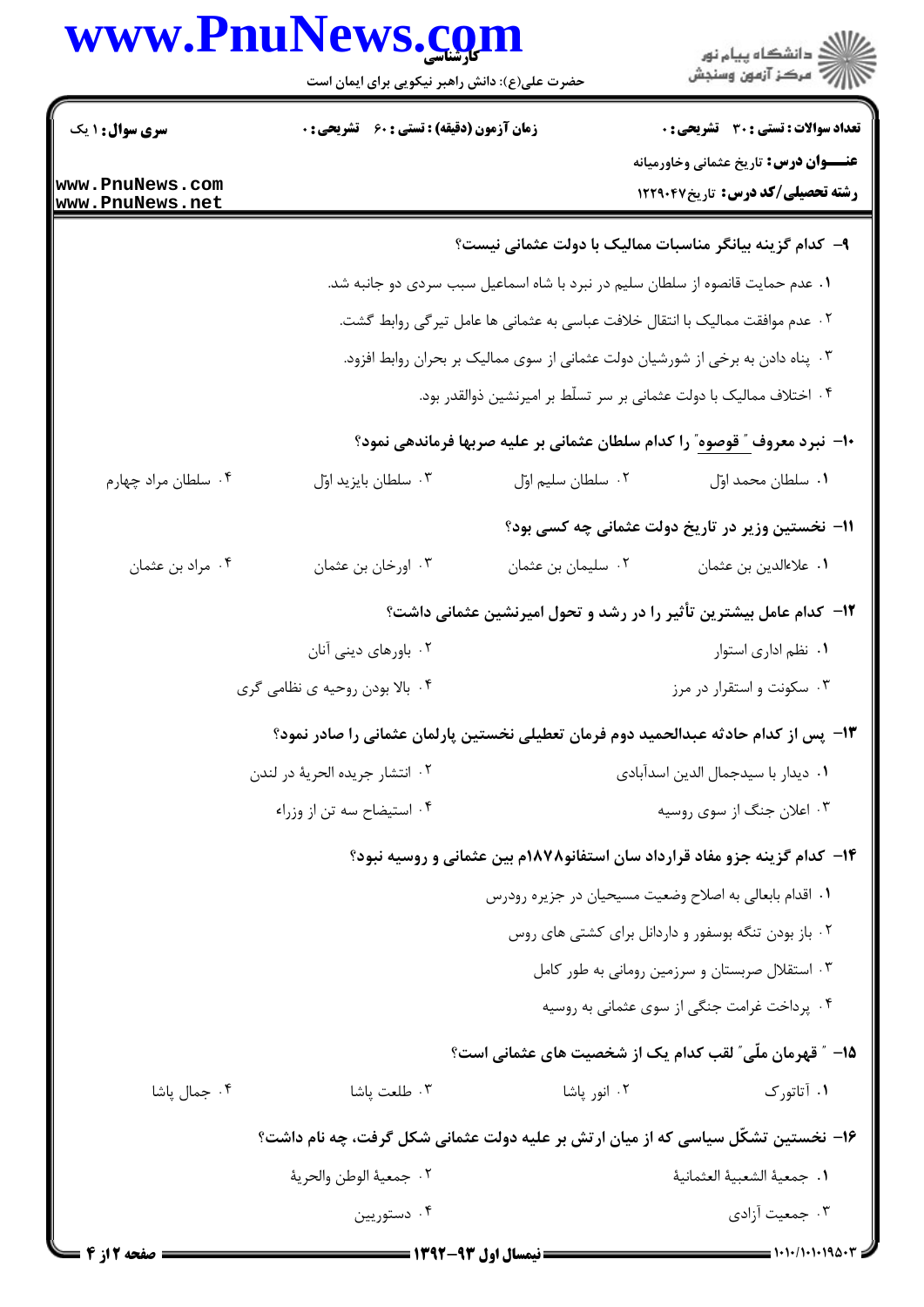|                                                              | www.PnuNews.com<br>حضرت علی(ع): دانش راهبر نیکویی برای ایمان است                                     |                       | ڪ دانشڪاه پيام نور<br>ر∕⊂ مرڪز آزمون وسنڊش                                              |  |
|--------------------------------------------------------------|------------------------------------------------------------------------------------------------------|-----------------------|-----------------------------------------------------------------------------------------|--|
| <b>سری سوال : ۱ یک</b>                                       | <b>زمان آزمون (دقیقه) : تستی : 60 ٪ تشریحی : 0</b>                                                   |                       | <b>تعداد سوالات : تستی : 30 ٪ تشریحی : 0</b>                                            |  |
| www.PnuNews.com<br>www.PnuNews.net                           |                                                                                                      |                       | <b>عنـــوان درس:</b> تاریخ عثمانی وخاورمیانه<br><b>رشته تحصیلی/کد درس:</b> تاریخ۱۲۲۹۰۴۷ |  |
|                                                              | ۱۷- عبدالحمید دوم برای مبارزه با استعمار غربی و جنبش های ملّی ــ مذهبی به چه سلاحی متوسل شد؟         |                       |                                                                                         |  |
| ۰۱ امضای قرارداد برلن به منظور تعدیل معاهده سان استفانو      |                                                                                                      |                       |                                                                                         |  |
| ۰۲ اعطای امتیاز آزادی به اقلیت های ملّی ـ مذهبی قلمرو عثمانی |                                                                                                      |                       |                                                                                         |  |
|                                                              |                                                                                                      |                       | ۰۳ طرح الگوی جامعه اسلامی به منظور احیای نظریه خلافت اسلامی                             |  |
|                                                              |                                                                                                      |                       | ۰۴ صدور فرمان همایونی مبنی بر راه اندازی مجدد مجلس نمایندگان ایالت ها                   |  |
|                                                              | ۱۸– انعقاد کدام معاهده بین متفقین منجر به واگذاری شمال کُردستان به روسیه و نفت موصل به فرانسه گردید؟ |                       |                                                                                         |  |
| ۰۲ قرارداد جان دی موریین/۱۹۱۷م                               |                                                                                                      |                       | ۰۱ قرارداد آستانه/۱۹۱۵م                                                                 |  |
|                                                              | ۰۴ قرارداد سایکس بیکو/۱۹۱۶م                                                                          | ۰۳ قرارداد لندن/۱۹۱۵م |                                                                                         |  |
|                                                              |                                                                                                      |                       | ۱۹- نبرد "سقاریا" میان عثمانی و کدام کشور و در چه سالی رخ داد؟                          |  |
| ۰۴ اتریش ـ ۱۹۱۹م                                             | ۰۳ فرانسه ـ ۱۹۲۲م                                                                                    | ٢. آلمان ـ ١٩٢١م      | ۰۱ يونان ـ ۱۹۲۱م                                                                        |  |
|                                                              |                                                                                                      |                       | +۲- لغو خلافت اسلامی دستآورد سیاسی کدام یک از نشست های زیر بود؟                         |  |
| ۰۴ كنفرانس برلن                                              | ۰۳ کنفرانس لوزان                                                                                     | ٠٢ كنفرانس ارزروم     | ٠١ كنفرانس سيفر                                                                         |  |
|                                                              | <b>۲۱</b> - نخستین دوره ی آموزش های نظامی به سبک غربی در دوران کدام سلطان عثمانی برگزار شد؟          |                       |                                                                                         |  |
| ۰۴ سلیم سوم                                                  | ۰۳ سلیمان قانونی                                                                                     | ۰۲ قره مصطفى          | ٠١. محمد فاتح                                                                           |  |
|                                                              |                                                                                                      |                       | ٢٢- مهم ترين دولت ترك ها قبل از پذيرش اسلام كدام بود؟                                   |  |
| ۰۴ قره خانلی ها                                              | ۰۳ گوک ترک ها                                                                                        | ۰۲ اویغورها           | ۰۱ تاباقاچ ها                                                                           |  |
|                                                              |                                                                                                      |                       | <b>۲۳</b> - لقب "سلطان شرق و غرب" را خلیفه عباسی به کدام یک از امرای ترک داد؟           |  |
| ۰۴ سنجر                                                      | ۰۳ آلپ ارسلان                                                                                        | ۰۲ سبکتکین            | ۰۱ طغرل بيگ                                                                             |  |
|                                                              |                                                                                                      |                       | ۲۴- در نظام اداری سلاجقه آناتولی، امرای مناطق مرزی چه نام داشتند؟                       |  |
| ۰۴ کاپی کولو                                                 | ۰۳ اوج $\cdot$                                                                                       | ۰۲ سوباشی             | ۰۱ بیگلربیگی                                                                            |  |
|                                                              | ۲۵– در دولت عثمانی کدام نهاد مسئول تأمین دستمزد افراد در ارتش و سازمان های مردمی ًبود؟               |                       |                                                                                         |  |
| ۰۴ دیوان زمام                                                | ۰۳ دیوان نفقه                                                                                        | ۰۲ نظام تیمار         | ٠١. ديوان سلطان                                                                         |  |
|                                                              |                                                                                                      |                       |                                                                                         |  |
|                                                              |                                                                                                      |                       |                                                                                         |  |
|                                                              |                                                                                                      |                       |                                                                                         |  |

 $= 1.1 - 11.1 - 19.0 - T$